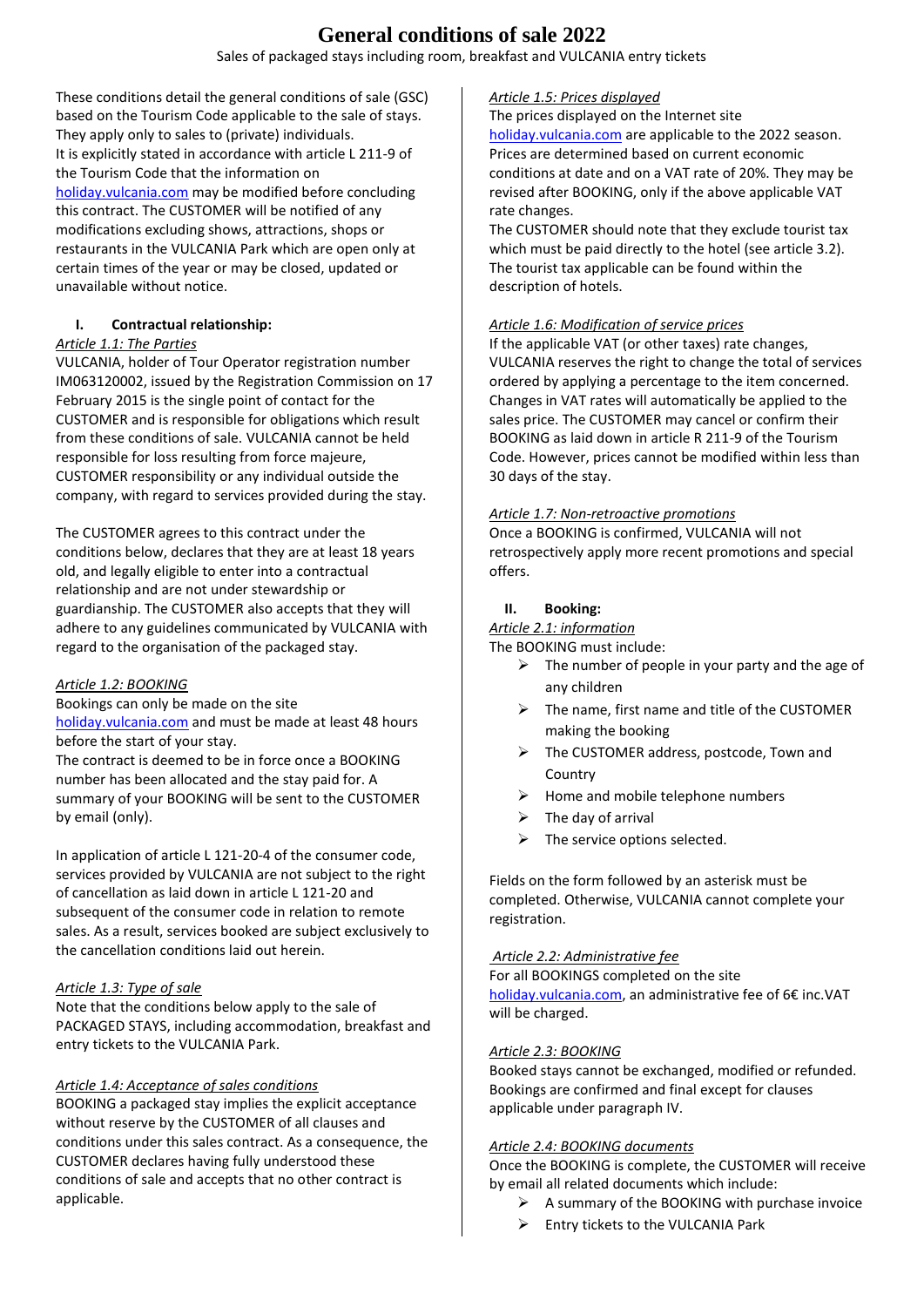The exchange voucher for accommodation

Note that the CUSTOMER must start the stay on the dates stipulated in the BOOKING.

#### *Article 2.5: Printing and validity of BOOKING documents*

All BOOKING documents must be printed in good quality by the CUSTOMER. The CUSTOMER should verify the quality of printing by ensuring that information on the ticket and other documents, including the barcode, are readable. Booking documents, and notably entry tickets to the park, which are partially printed, dirty, damaged or unreadable cannot be accepted and as a consequence considered invalid. The CUSTOMER will not be eligible for reimbursement.

### *Article 2.6: Usage of BOOKING documents*

Booking documents must be shown by the CUSTOMER to enter the VULCANIA Park and on arrival at their accommodation. Each barcode represents an entry into VULCANIA for one person. It is not permitted to enter the park more than once with a single barcode.

### *Article 2.7: Price of services*

Note that the price paid on the site [holiday.vulcania.com](https://holiday.vulcania.com/) is the price established by the hotel at time of booking. This price excludes promotions which might be on offer by our hotel partners.

# **III. Payment conditions**

### *Article 3.1: Payment method*

All payments must be made in Euros by Visa or MasterCard bank card on the day of the BOOKING. Immediate payment in full is required for any BOOKING completed on the site [holiday.vulcania.com.](https://holiday.vulcania.com/) No other payment methods are accepted. VULCANIA cannot be held responsible for bank card transaction fees due to exchange rate or any other charges made by your bank.

# *Article 3.2: Additional tax*

Details of services included in the price of the BOOKING are detailed in the BOOKING summary. Note that some additional taxes relating to (hotel) accommodation may be incurred (tourist tax notably) and are payable directly to the hotel. These taxes, when applicable, are payable by the CUSTOMER.

The amount of such taxes is included in the description of hotels.

# *Article 3.3: Invoice*

Once the packaged stay has been paid, the CUSTOMER will receive a summary of services booked by email. An invoice is raised once the packaged stay is booked by the CUSTOMER.

# Article 3.4: Ownership

The printed BOOKING documents are nominative and cannot be transferred. They cannot be exchanged, or reimbursed unless subject to cancellation insurance (if the CUSTOMER has taken out cancellation insurance) as detailed on the Internet site [holiday.vulcania.com.](https://holiday.vulcania.com/)

On entering the VULCANIA Park and when submitting documentation to suppliers providing services during the holiday, the CUSTOMER's valid identity card or passport may be requested as proof of identity.

It is strictly forbidden to copy, duplicate or forge an entry official VULCANIA document, to use them or copies thereof in exchange for services. Such activity is liable to prosecution without prejudice to damages or compensation that VULCANIA would be within their rights to claim against perpetrators thereof in respect of the loss incurred.

### **IV. Cancellation**

*Article 4.1: Taking out cancellation insurance*

Bookings made on the site [holiday.vulcania.com](https://holiday.vulcania.com/) are, in accordance with article 2.3, confirmed and final and cannot be cancelled.

The CUSTOMER may take out cancellation insurance with the Chapka insurance company in accordance with the conditions which may be consulted on the site [holiday.vulcania.com](https://holiday.vulcania.com/) (section 'practical information'). Cancellation insurance requires signature of a contract between Chapka insurance and the CUSTOMER for an amount equivalent to 4.2% of the total BOOKING inc. VAT and must be subscribed during BOOKING.

Note that any requests to cancel the stay should be made directly to Chapka insurance and not VULCANIA. The CUSTOMER must, however, inform VULCANIA of the cancellation by email or telephone number indicated on BOOKING documents.

### *Article 4.2: Reception of insurance documents*

Insurance documents will be sent by Chapka insurance to subscribed CUSTOMERS within two weeks of making their BOOKING.

Note that even if insurance documents are sent to CUSTOMERS within two weeks of their BOOKING, the insurance contract is valid when the stay is paid (insurance included).

# **V. General rules on packaged stays**

*Article 5.1: Access to the park and activities*

All packaged stays booked by the CUSTOMER are subject to VULCANIA internal regulations with regard to access to the park and activities. The VULCANIA internal regulations are freely available for consultation on the site [vulcania.com/en/.](https://www.vulcania.com/en/)

# *Article 5.2: Access to ACCOMMODATION*

Note that most ACCOMMODATION is only available from 3 o'clock in the afternoon and rooms must be vacated before midday (unless otherwise stated in hotel descriptions) no matter the time of arrival or means of transport used. Note that for any arrival after 7 o'clock, the CUSTOMER must notify the hotel which will be within their rights to reallocate the room booked if the CUSTOMER has not notified the HOTEL of their late arrival.

#### *Article 5.3: ACCOMODATION services*

Some additional services offered by hotels, available per night and for breakfast, might not be available in case of force majeure or due to seasonal constraints.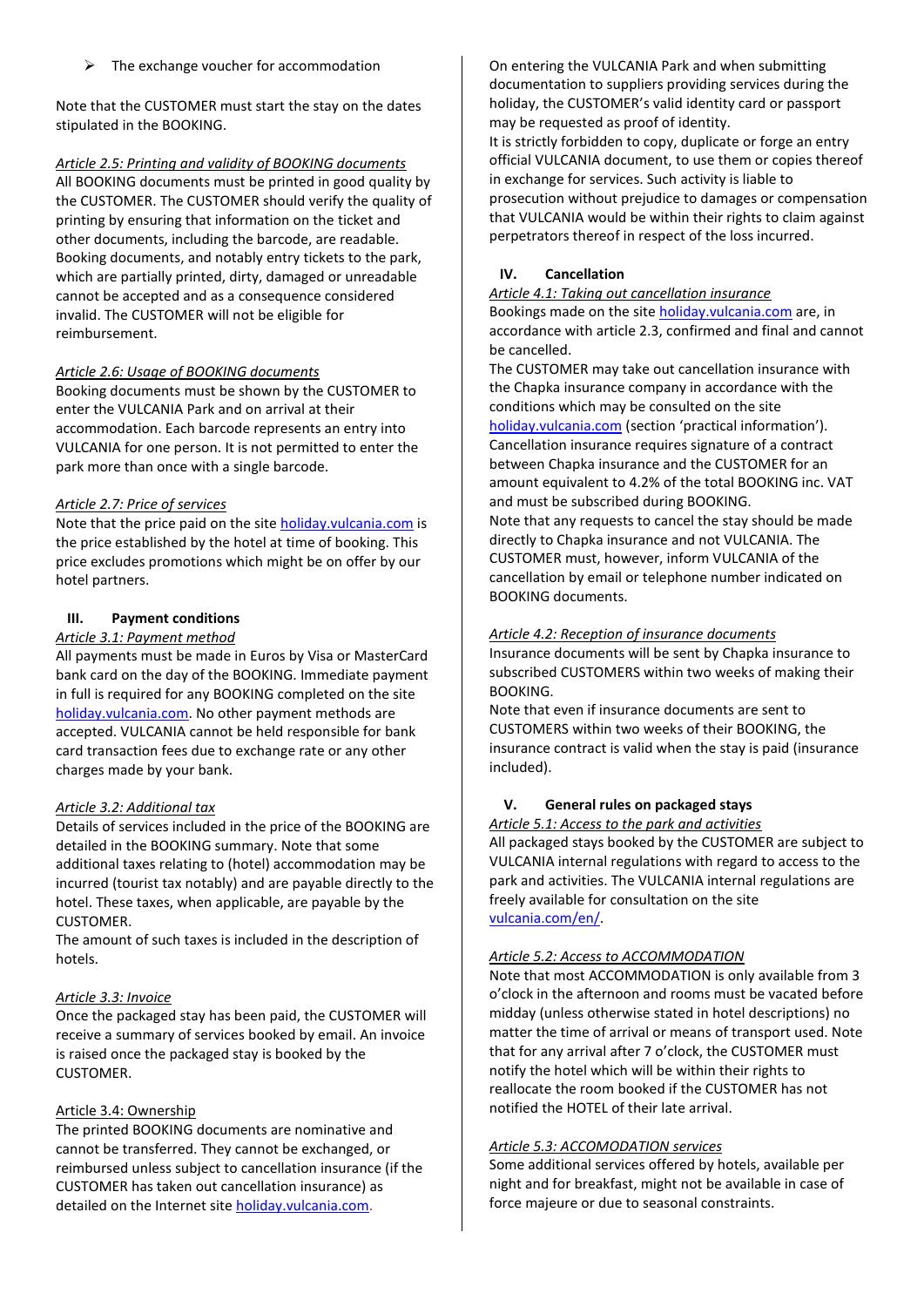# *Article 5.4: Breakfast*

Breakfast is included in the packaged stay, equivalent to 1 breakfast per night per person, depending on the number of nights booked.

# **VI. Responsibilities**

#### *Article 6.1: Fulfilment of responsibilities*

In accordance with article L. 211-17 of the tourism code, VULCANIA is fully responsible with regard to the CUSTOMER for the fulfilment of obligations resulting from these conditions of sale whether the services are provided by VULCANIA or its hotelier partners. However VULCANIA many claim exemption from all or part of its obligations by demonstrating unequivocally that the lack of fulfilment or poor fulfilment is either the responsibility of the CUSTOMER, unforeseeable and insuperable, force majeur, or the responsibility of an outside third-party subject to these conditions of sale.

### *Article 6.2: Customer responsibility*

The CUSTOMER is responsible for any damage, directly or indirectly caused during the stay at VULCANIA Park and at the ACCOMMODATION, whether to VULCANIA or accomodation staff or other CUSTOMERS, or to equipment made available to the CUSTOMER by VULCANIA or the ACCOMODATION.

### *Article 6.3: Loss or theft of tickets*

VULCANIA cannot be held responsible in case of loss or theft of tickets.

# **VII. Applicable law and claims**

*Article 7.1: Laws and tribunals (legal jurisdiction)* These conditions are subject both in their interpretation and implementation to French law and are subject to French legal jurisdiction.

# *Article 7.2: Claims*

Any claims or requests made against services provided as defined herein must be submitted as soon as possible by the CUSTOMER, on-site or by telephoning +33 4 73 19 70 00 such that VULCANIA may determine a satisfactory solution as quickly as possible. Any claim or complaint that is not formulated on site or solved satisfactorily must be addressed by the CUSTOMER to VULCANIA by registered post with signature within seven working days. Any written claim or complaint must stipulate the CUSTOMER's date of arrival, the BOOKING number and the reason for the claim. If no response is received within 60 days of referral to VULCANIA CUSTOMER services, the CUSTOMER may refer the case to the Tourism and Travel mediator, whose contact details and procedures are available on the site [www.mtv.travel.](http://www.mtv.travel/)

# **VIII. Personal data**

#### *Article 8.1: data collected*

Data collected on the site [holiday.vulcania.com](https://holiday.vulcania.com/) are for use by VULCANIA. They will be processed by a computerised system to process CUSTOMER requests and to manage VULCANIA customer relations, in particular:

- $\triangleright$  Replying to requests submitted via the site.
- $\triangleright$  Making and managing BOOKINGs
- $\triangleright$  Sending sales information to the CUSTOMER where the CUSTOMER has given their permission to do so and legislation allows it.
- $\triangleright$  Establishing and using statistics on the usage of the site to improve the service provided by VULCANIA on the site.

VULCANIA may also collect data on the use of the site, for example the pages that the CUSTOMER visits or the services that they use, to understand CUSTOMER requirements better and to improve functionality on the site.

#### *Article 8.2: The right to modify data*

In accordance with law No. 78-17 of 6 January 1978 ('Data Protection Act), CUSTOMERS have a right to consult, rectify or delete data about themselves. The CUSTOMER may exercise this right by writing to VULCANIA at East head office, 2 route de Mazayes, 63230 Saint-Ours Les Roches. This is an individual right which can be exercised only by the person concerned. For security reasons, VULCANIA will request proof of identity to avoid communicating confidential information about the person to an unauthorised third party. Customer data may be transmitted by VULCANIA to third parties for the purposes of sales prospection, on condition that the CUSTOMER approved this use of their data on their registration form.

#### *Article 8.3: Personal account*

The name and password attributed to the CUSTOMER for the creation of a personal account on registration are personal and confidential. VULCANIA may, however, access the personal account to determine offers that the CUSTOMER consults and use this information to understand the expectations and requirements of the CUSTOMER. When the CUSTOMER connects to their personal account, a cookie is installed on their computer to facilitate the use of their account. If the CUSTOMER wishes to prohibit this, refer to the section 'cookies' of this legal documentation.

#### *Article 8.4: Cookies*

VULCANIA uses cookie files installed on the CUSTOMER's computer which do not identify the CUSTOMER personally. Cookies record information about the navigation of the computer on the site (pages consulted, date and time pages consulted, etc.). Cookie files may be read on future visits to the site to personalise the CUSTOMER connection and may be conserved on the target CUSTOMER computer until the BOOKING date. The CUSTOMER may refuse cookies by configuring their computer, depending on the Internet browser used. The 'help' section of the browser may indicate how to refuse cookies. As an example, the functions provided by certain browsers are as follows:

For Microsoft Internet Explorer 6.0:

- 1. Select the 'Tools' menu, then 'Internet Options.'
- 2. Click on the 'confidentiality' tab and select the level required.

For Microsoft Internet Explorer 5:

1. Select the ' Tools' menu, then 'Internet Options'